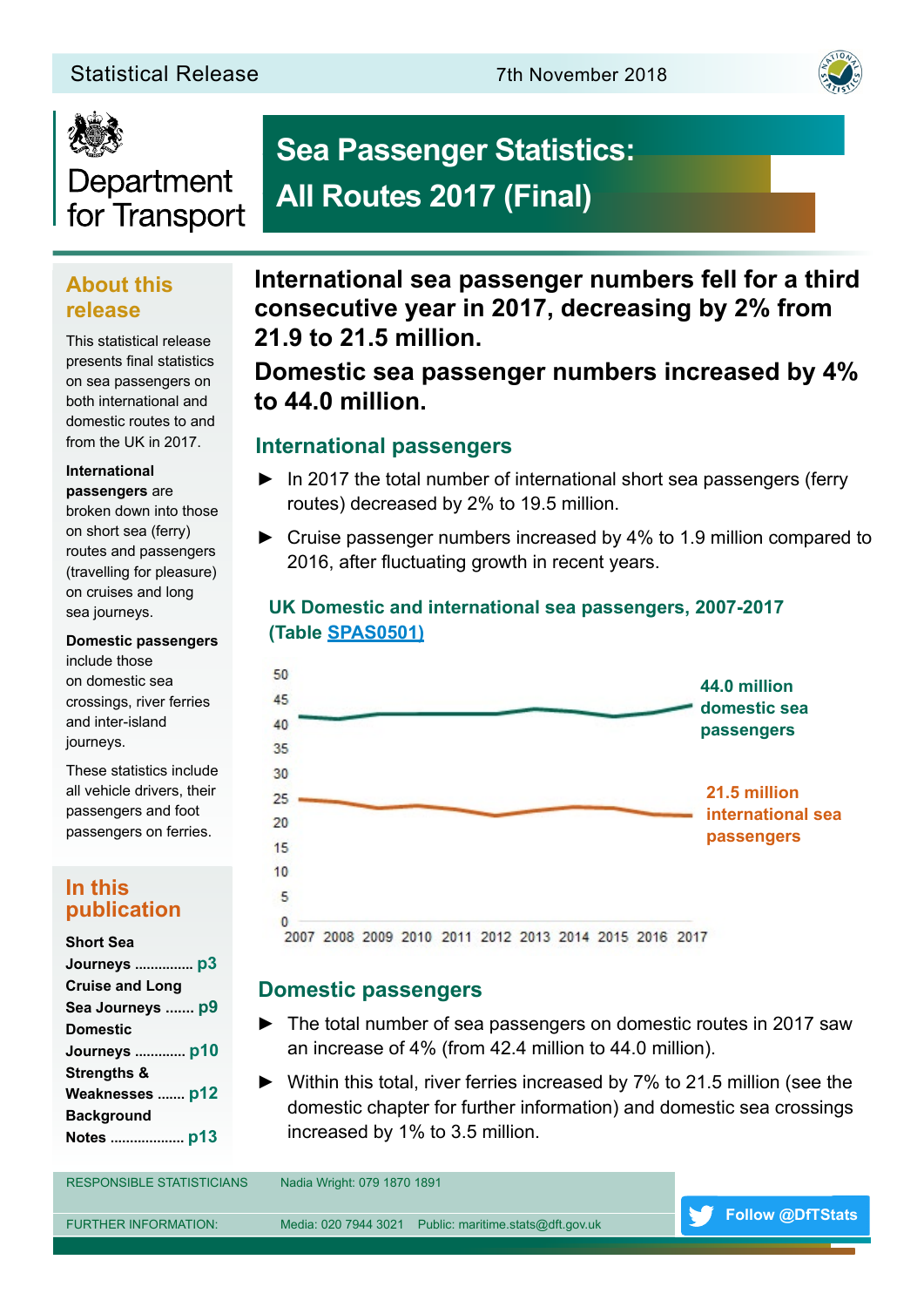### **Breakdown of publications for current and upcoming sea passenger statistics**

### **Sea Passenger Statistics 2017: All Routes (Final)**

This statistical release presents the complete statistics on all sea passengers to and from the UK in 2017. In addition to the **short sea passenger statistics** previously published in February 2018, it also includes:

**International routes:** These include all passengers travelling for pleasure on **cruises** and **long sea journeys** to and from the UK.

**Domestic routes:** All other short sea passenger routes, including routes between Great Britain and the Orkney and Shetland Islands, **domestic river crossings** and **interisland** routes. These have been added to the previously published major short sea routes for a complete picture of domestic routes.



### **Sea Passenger Statistics 2018: Short Sea Routes (Provisional, February 2019)**

This statistical release will present statistics on short sea passengers to and from the UK in 2018, including:

**International short sea routes:** These include all ferry routes within Europe.

**Domestic short sea major routes:** All ferry routes between Great Britain and Northern Ireland, Isle of Man and the Channel Islands. Other domestic short sea routes, including routes between Great Britain and the Orkney and Shetland Islands are not included in this release and will be published in the Sea Passenger Statistics 2018: All Routes (Final) publication in November 2019.

### **Changes to these statistics.**

The department is currently reviewing the content of the annual sea passenger statistics including the data tables published as part of this release. The '[note to users](https://www.gov.uk/government/statistics/announcements/final-sea-passenger-statistics-2017)' document sets out changes to the tables published as part of the 2017 statistics and proposed changes that will impact the next statistical publication.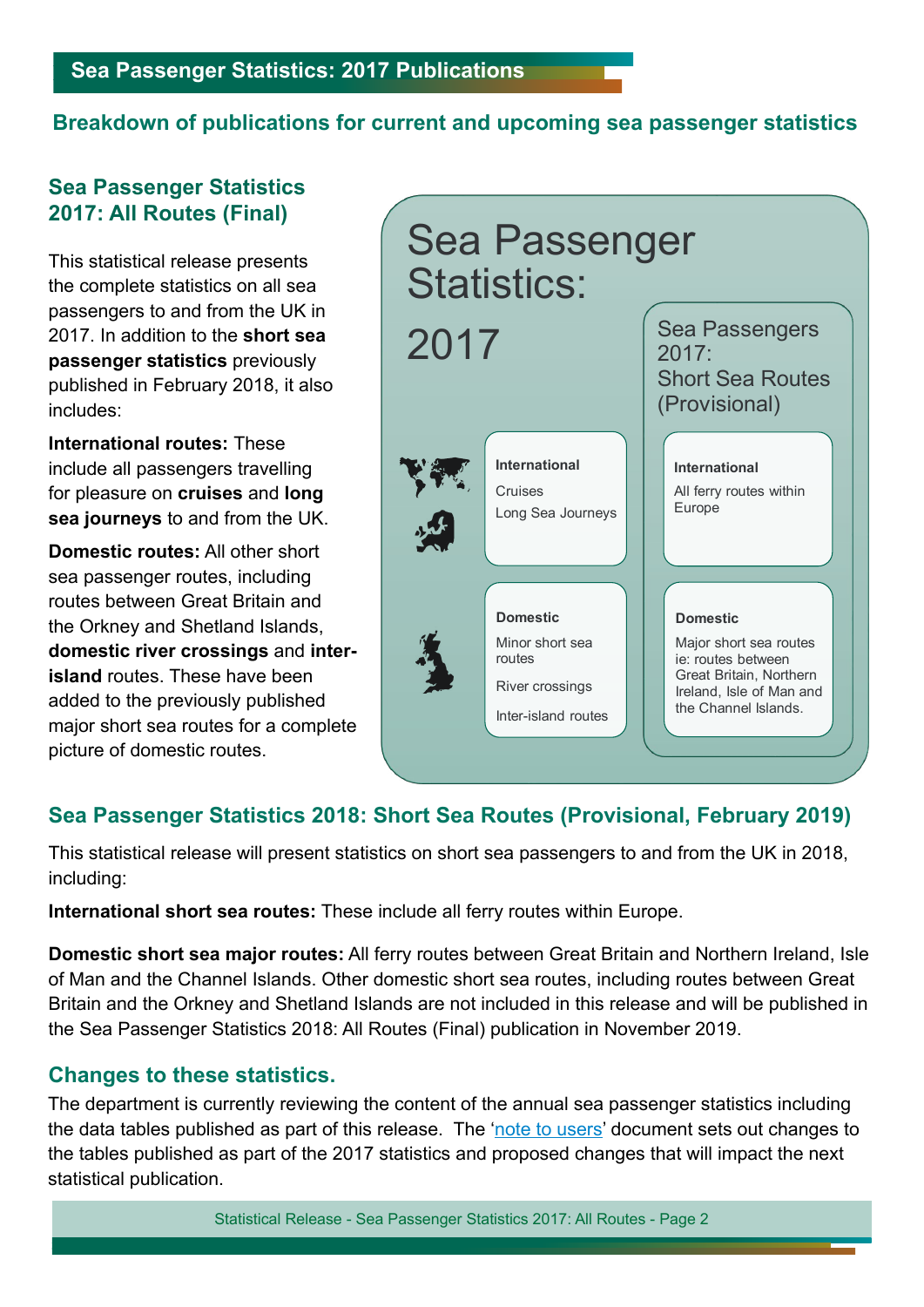### **Passengers on International Short Sea Routes**

In 2017 the number of international short sea passengers decreased by 2% to 19.5 million, from 20.0 million in 2016.

Since peaks in the 1990s the overall trend in international short sea passenger numbers has been generally downward. The decrease in 2017 is similar to those in recent years.

The busiest route remains Dover-Calais, with this route accounting for 46% of international short sea passenger numbers in 2017. In 2017 traffic on this route decreased 1% from 2016 to 9.0 million.

Conversely, the number of passengers travelling via the Channel Tunnel increased by 1% to 20.7 million. In 2017, passenger numbers on international short sea routes were lower than those through the Channel Tunnel for the second consecutive year, and the third time since the Tunnel opened.

#### **International short sea passengers and Channel Tunnel passengers, 1990-2017 ([Table SPAS0101\)](https://www.gov.uk/government/uploads/system/uploads/attachment_data/file/661004/spas0301.ods)**

**International short sea Channel Tunnel** 1994: Channel Tunnel opens 1994: Peak of 36.7 million 40 35 30 25 20 15 10 5  $0 - 1990$ 1990 1997 2007 2017

Statistics on Channel Tunnel and international short sea passengers can be found in web table [SPAS0101.](https://www.gov.uk/government/statistical-data-sets/spas03-uk-international-short-sea-passengers)

Statistical Release - Sea Passenger Statistics 2017: All Routes - Page 3

#### Million passengers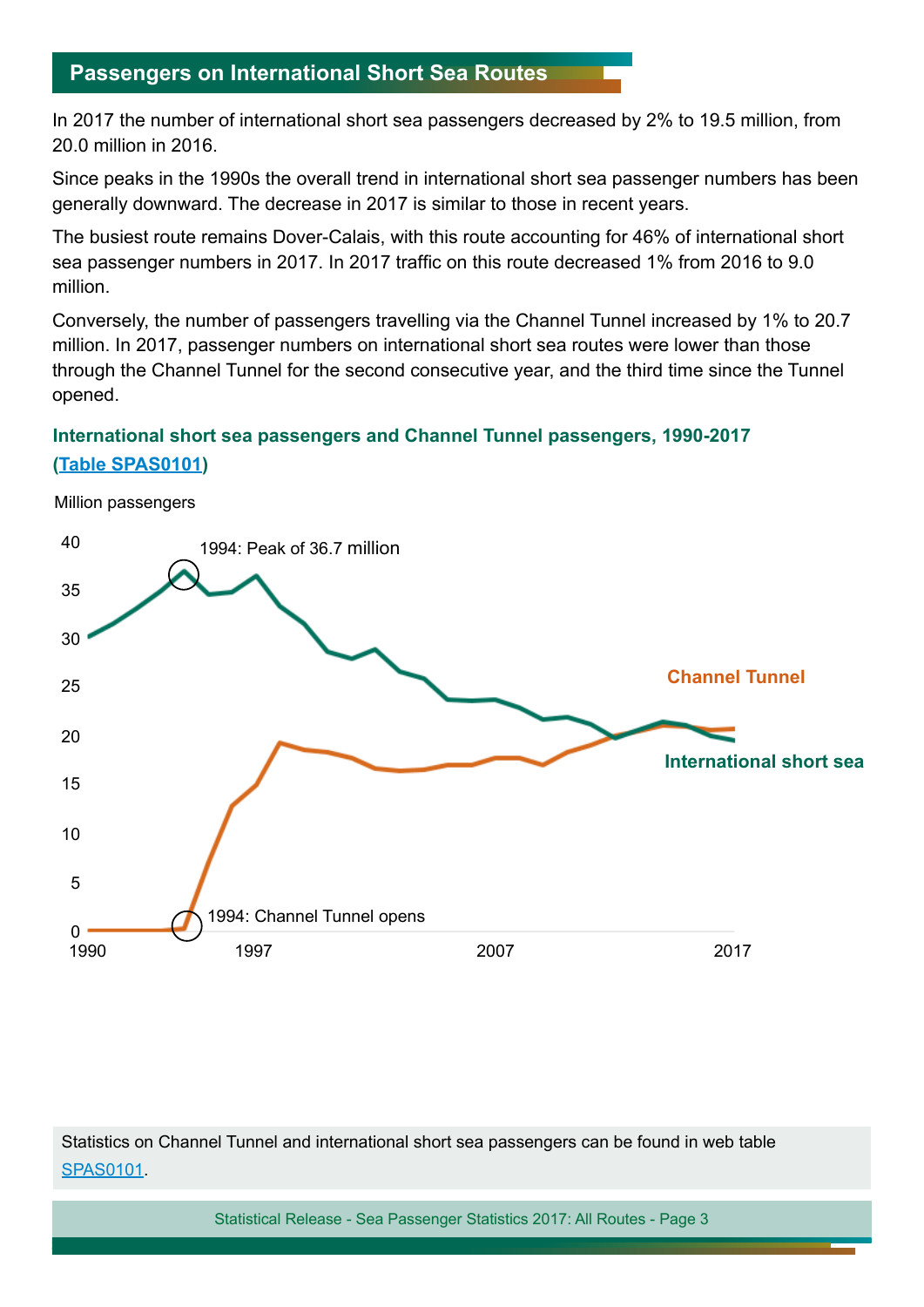### **Port group activity**

In 2017 passenger numbers through the Thames and Kent port group decreased by 3% compared with the previous year to 11.7 million passengers.

Thames and Kent accounted for 60% of total international short sea passenger numbers in 2017. This large proportion means trends in this group are often reflected in the total.

In the last 10 years, the number of passengers through each port group has decreased between 8% to 19%. The total number of international short sea passengers decreased by 18% over this period .

### **UK international short sea passengers by port group, 2017 and most recent year on year chang e [\(Table SPAS0101](https://www.gov.uk/government/uploads/system/uploads/attachment_data/file/660996/spas0101.ods))**



#### **UK international short sea passengers by port group 1987 - 2017 and 10 year change [\(Table SPAS0101\)](https://www.gov.uk/government/uploads/system/uploads/attachment_data/file/660996/spas0101.ods)**



#### **UK ports serving international short sea routes**

Forth

Liverpool

Holyhead

Tyne

Hull **Grimsby & Immingham** 

**Thames and Kent**

**South Coast East Coast West Coast**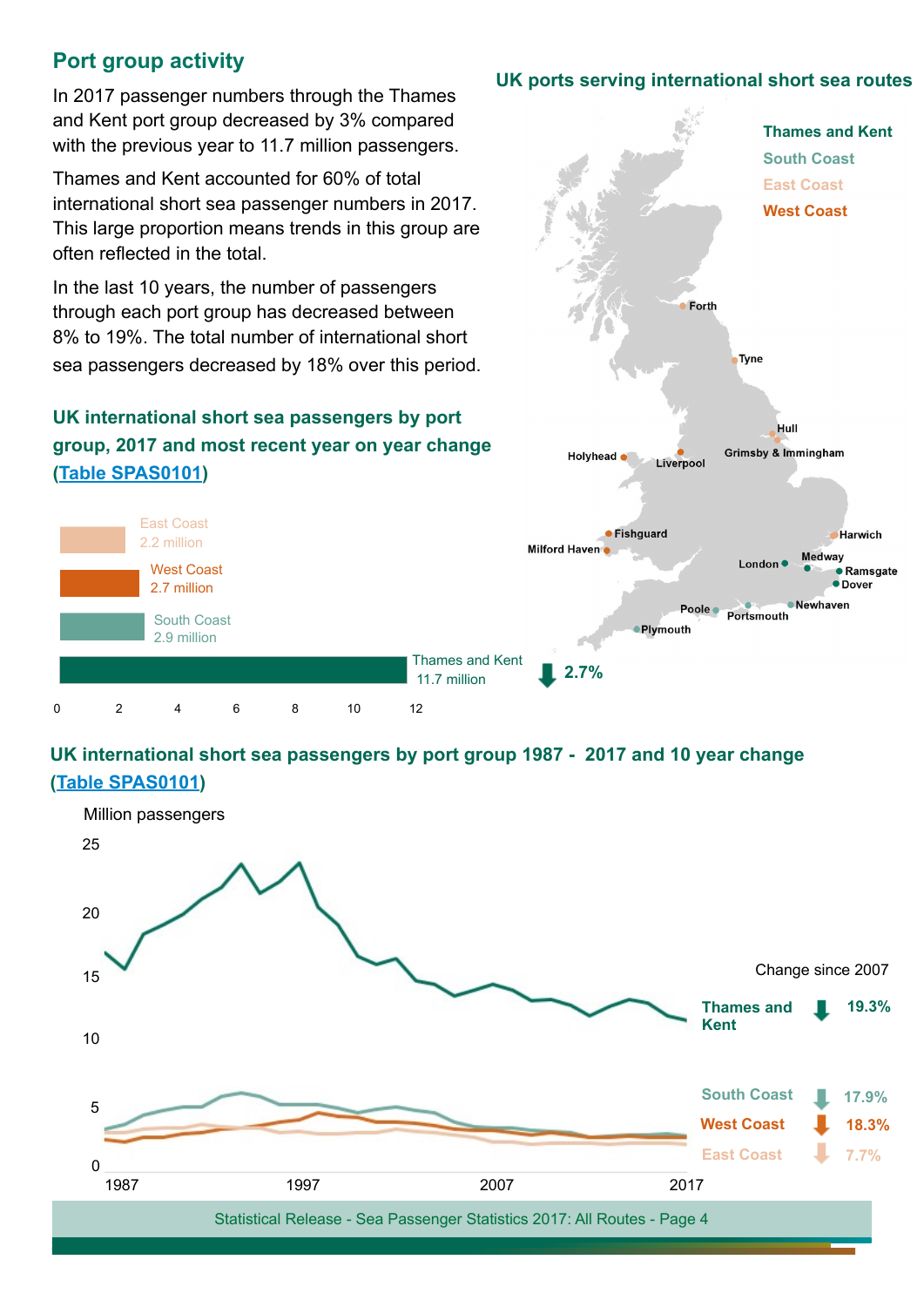#### **Top 5 international short sea routes**

**Top 5 international short sea routes by passenger number (millions) in 2017 and latest year on year change [\(Table SPAS0102\)](https://www.gov.uk/government/uploads/system/uploads/attachment_data/file/660997/spas0102.ods)**



The top 5 international short sea routes accounted for 78% of all international short sea passengers in 2017.

Over the last decade Dover-Calais has consistently been the busiest route with between 46 and 51% of the annual international short sea passenger traffic. However, passenger numbers on this route in 2017 were 22% lower than a decade previous and 2017 saw a 1% decrease to 9.0 million passengers.

In 2017, Holyhead-Dublin passenger numbers remained level at 1.9 million, a 10 year increase of 37%.

#### **UK international short sea passengers on Dover-Calais and Dover-Dunkirk routes 2003-2017 ([Table SPAS0102](https://www.gov.uk/government/uploads/system/uploads/attachment_data/file/660997/spas0102.ods))**



Passengers on the second largest route, Dover-Dunkirk, decreased 7% to 2.7 million passengers in 2017.

In 2015, there was increased traffic on the Dover-Dunkirk route, 27% higher than the year before. The decrease in 2017, compared to 2016, may therefore in part reflect a return to pre-2015 levels.

Despite this, passenger numbers on the Dover-Dunkirk route have increased 38% over the last 10 years.

Detailed statistics on international short sea passengers by route and port group can be found in web table [SPAS0102.](https://www.gov.uk/government/statistical-data-sets/spas01-uk-international-sea-passengers) This table includes Channel Tunnel passengers for comparison.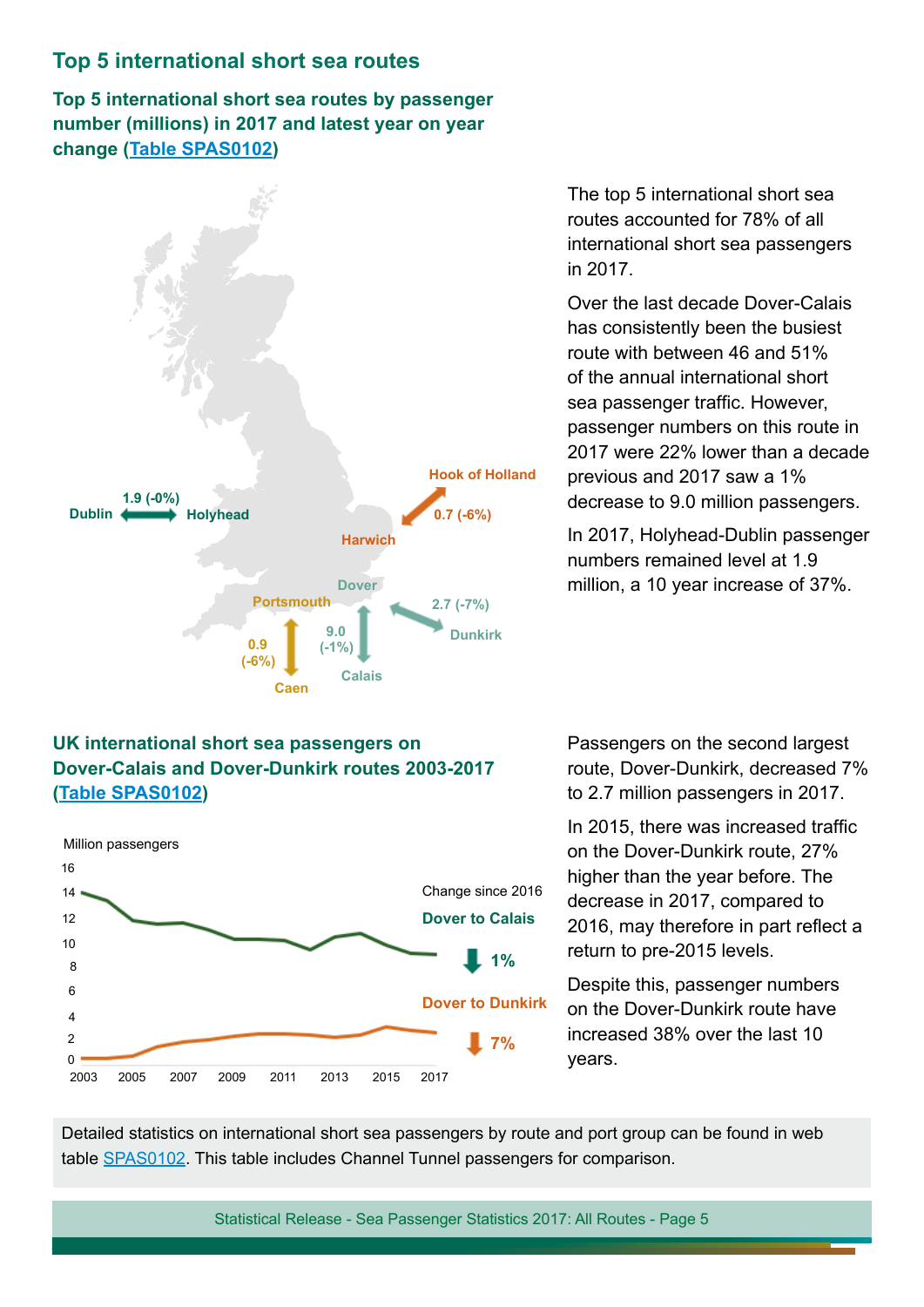### **Top 5 foreign countries of origin/destination**

In 2017 passenger numbers on routes with France decreased 3.0% to 14.2 million. Routes with France have consistently made up the majority of international short sea passenger numbers, accounting for 73% of the total in 2016 and 2017.

The ranking of the top three countries has been consistent over the decade from 2007 to 2017, with France, the Republic of Ireland and the Netherlands continuously being the top three.

Since 2007, passenger numbers for France and Ireland have decreased 18% for both countries, while passenger numbers with the Netherlands increased by 17%.

### **UK international short sea passengers by country of origin/destination in 2017 [\(Table SPAS0103](https://www.gov.uk/government/uploads/system/uploads/attachment_data/file/660998/spas0103.ods))**



Detailed statistics on international short sea passengers by country can be found in [SPAS0103.](https://www.gov.uk/government/statistical-data-sets/spas01-uk-international-sea-passengers)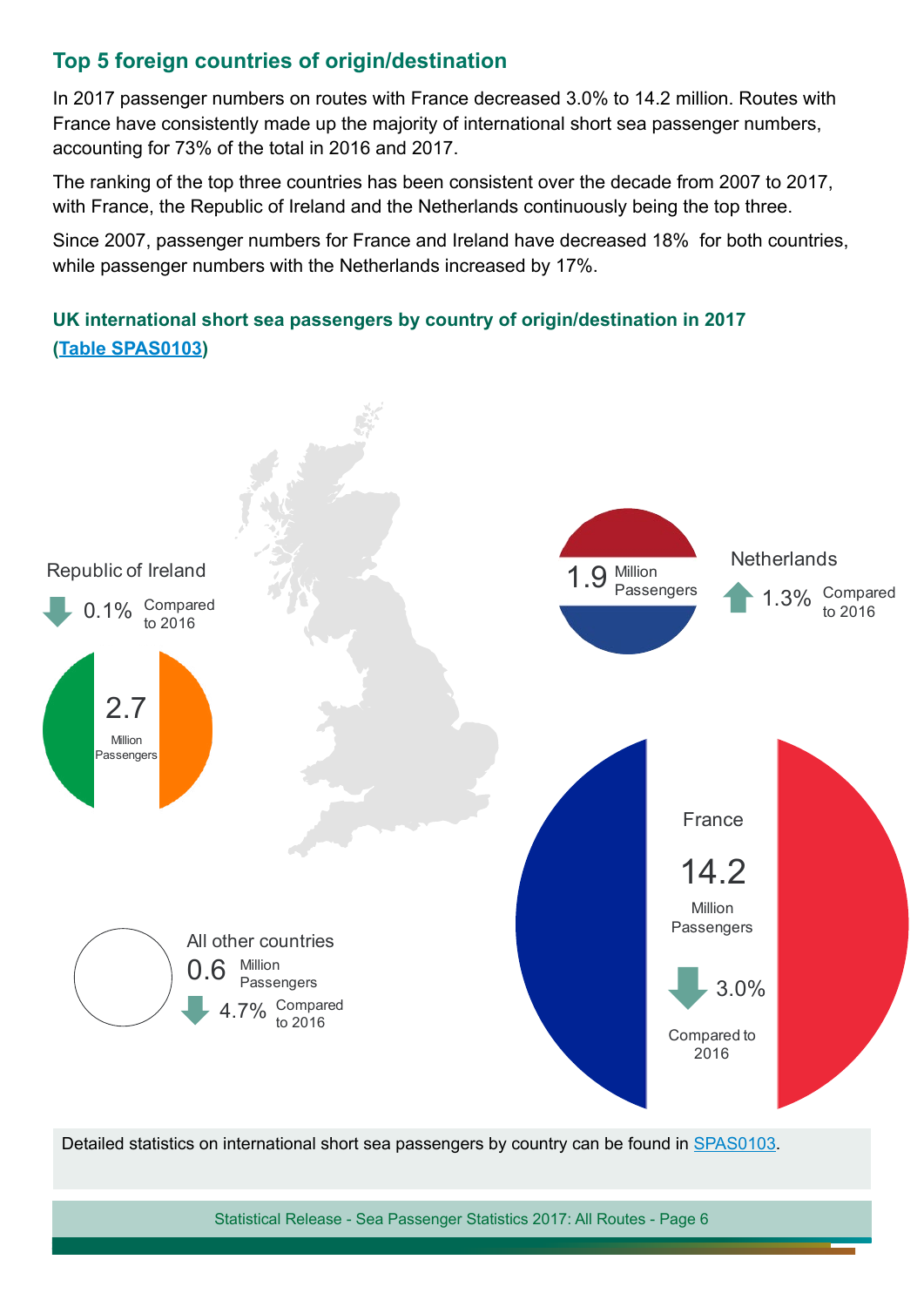#### **Passengers on Domestic Short Sea Routes**

In 2017 the busiest domestic short sea route was Cairnryan-Belfast with 1.2 million passengers, a decrease of 1% on the year before. This route (prevously Stranraer - Belfast before 2012) is consistently the busiest domestic short sea route.

Compared with the year before, passenger numbers on the Cairnryan-Larne route in 2017 increased 3% to 0.6 million.

The Liverpool - Belfast route showed the largest change for the major routes with an 11% increase from 2016 to 0.3 million passengers. **Top 5 busiest UK domestic sea crossing routes in 2017 by passenger number (millions) and change from 2016 [\(Table SPAS0201\)](https://www.gov.uk/government/uploads/system/uploads/attachment_data/file/661337/spas0201.ods)**



#### **Top 5 busiest UK domestic sea crossing routes 2007 - 2017 [\(Table SPAS0201](https://www.gov.uk/government/uploads/system/uploads/attachment_data/file/661337/spas0201.ods))**

Million passengers



2017 passenger numbers (millions) and change from 2016



1 Passengers on the Cairnryan-Belfast route travelled from Stranraer to Belfast before 2012.

Detailed statistics on domestic sea passengers can be found in web tables [SPAS0201](https://www.gov.uk/government/statistical-data-sets/spas02-uk-domestic-sea-passengers) and [SPAS0202.](https://www.gov.uk/government/statistical-data-sets/spas02-uk-domestic-sea-passengers)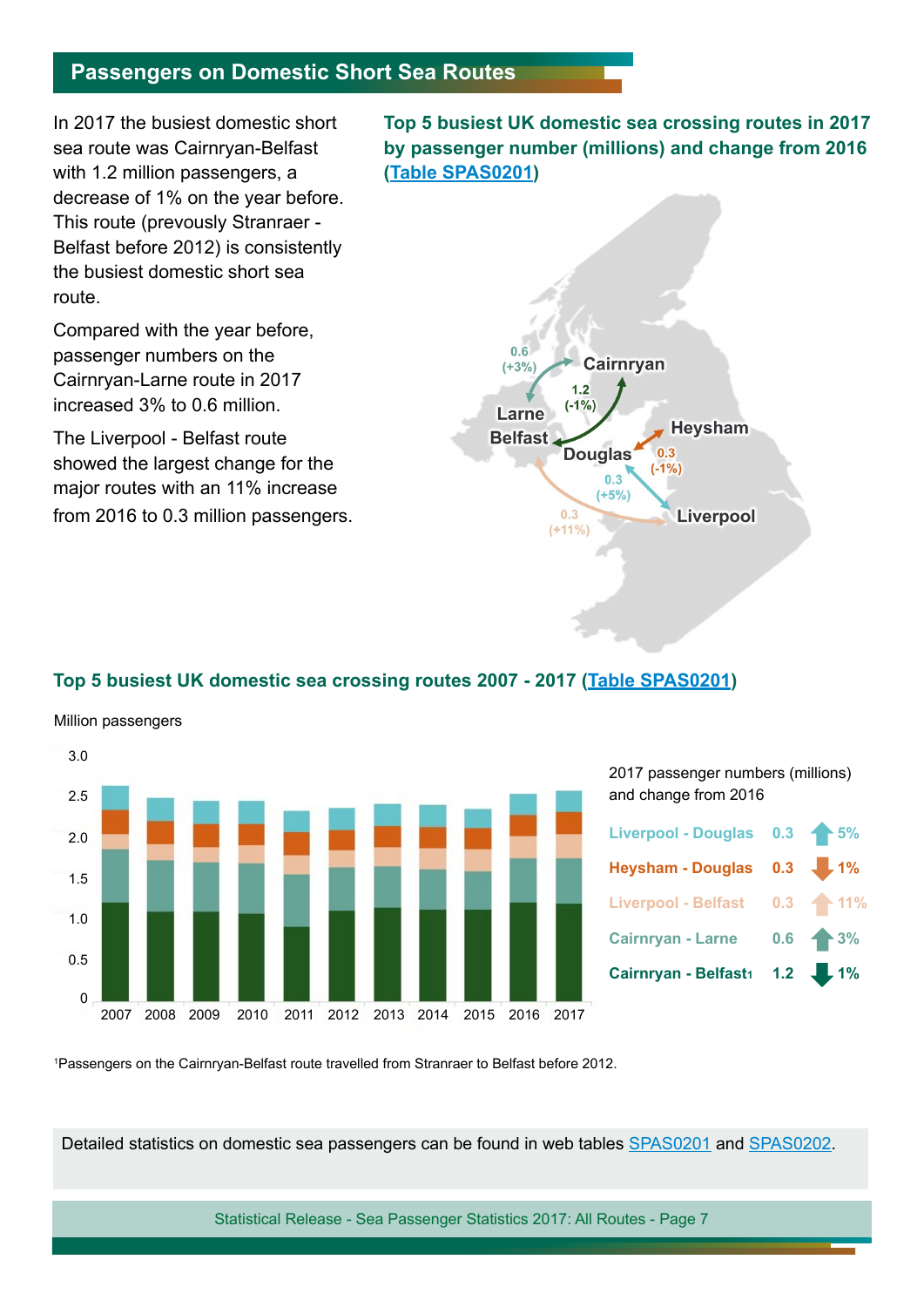### **Seasonal Variation on Short Sea Routes**

International short sea journeys tend to be highly seasonal due to factors such as holiday making and weather patterns.

In 2017, the third quarter (July - September) accounted for 37% of the total international short sea passenger numbers while the first quarter only accounted for 16%.

Although the exact proportion fluctuates between different years, in general the quarterly distribution remains relatively similar, with the highest passenger numbers in the third quarter and the lowest in the first.



#### **Quarterly proportion of international annual short sea passenger total in 2017 against the range of proportions over 2007-2016 [\(Table SPAS0105\)](https://www.gov.uk/government/uploads/system/uploads/attachment_data/file/660999/spas0105.ods)**

As with international short sea traffic, passenger numbers on domestic short sea routes vary over the course of the year with the highest passenger numbers in the third quarter and the lowest in the first. Many ferry operators work to a different winter timetable due to the small number of passengers travelling.

Of the five busiest routes in 2017, Liverpool-Douglas has the largest proportional difference between busy and quiet quarters with 50% of passengers travelling in the third quarter and only 0.2% in the first quarter.

The greatest difference in terms of passenger numbers is Cairnryan-Belfast, with 268 thousand more passengers in the third quarter than in the first.

Detailed statistics for international sea passengers by quarter can be found in [SPAS0105](https://www.gov.uk/government/statistical-data-sets/spas01-uk-international-sea-passengers#table-spas0105). Quarterly domestic sea passenger statistics can be found in [SPAS0202.](https://www.gov.uk/government/statistical-data-sets/spas02-uk-domestic-sea-passengers#table-spas0202)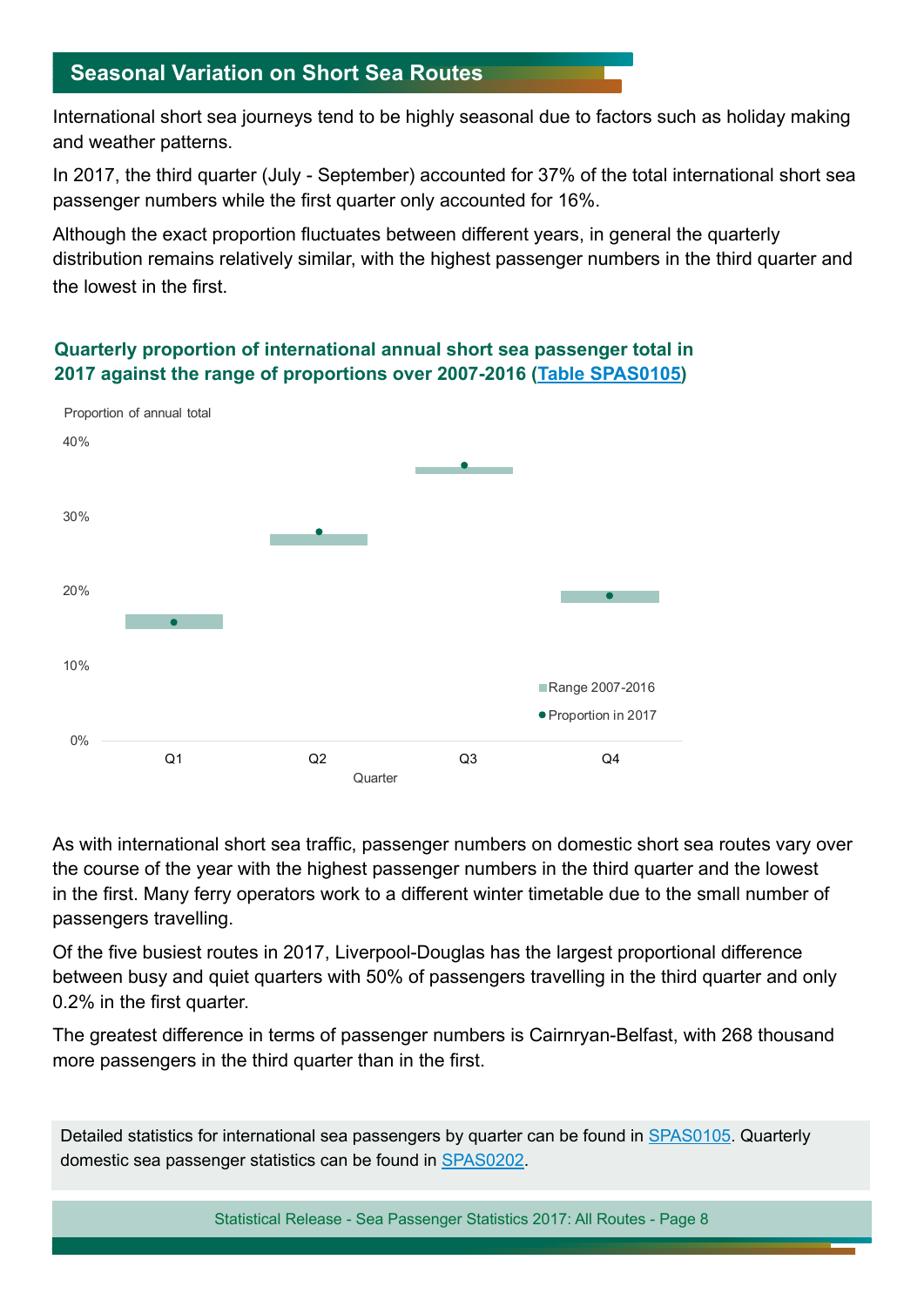### **Cruise and Long Sea Passengers**

#### **Definition**

**Cruise** passenger figures include all passengers on international cruise journeys who start and finish their cruise journey at a UK port as well as cruises between a UK port and a European or Mediterranean port.

#### **Definition**

**Long sea** voyage passengers are those travelling on one-way scheduled voyages to and from ports outside Europe/ Mediterranean. All long sea passengers in 2017 travelled from Southampton.

#### **Revisions**

2016 cruise passenger figures have been revised since publication in 2017 to remove instances of double counting. Previously, the total cruise passenger figure for 2016 was stated as 2.0 million passengers. This has been corrected to 1.8 million passengers in 2016.

#### **Passengers on cruises**

Cruise passenger numbers increased to 1.9 million in 2017, nearly twice as many as in 2007.

The majority of these cruise passengers passed through Southampton, with 86% of all passengers recorded beginning or ending their voyage there in 2017. The number of passengers through Southampton increased by 3% to 1.6 million in 2017, the highest recorded in recent years. Other ports, such as Newcastle and Dover, also experienced increased cruise traffic in 2017.

#### **Passengers on long sea voyages**

Long sea passenger numbers increased to 87.5 thousand in 2017, a 47% increase from 2016 and a 15% increase from 2007. This is more than three times the amount of long sea passengers in 2000 (28.5 thousand).

Long sea figures vary greatly over time, in part because operators can use these trips to reposition vessels around the world as needed.

#### **Cruise and long sea passengers, 2000 - 2017 [\(Table SPAS0101](https://www.gov.uk/government/statistical-data-sets/sea-passenger-statistics-spas))**



Detailed statistics on cruise and long sea passengers by port group can be found in web tables [SPAS0101](https://www.gov.uk/government/statistical-data-sets/sea-passenger-statistics-spas) and [SPAS0105](https://www.gov.uk/government/statistical-data-sets/sea-passenger-statistics-spas).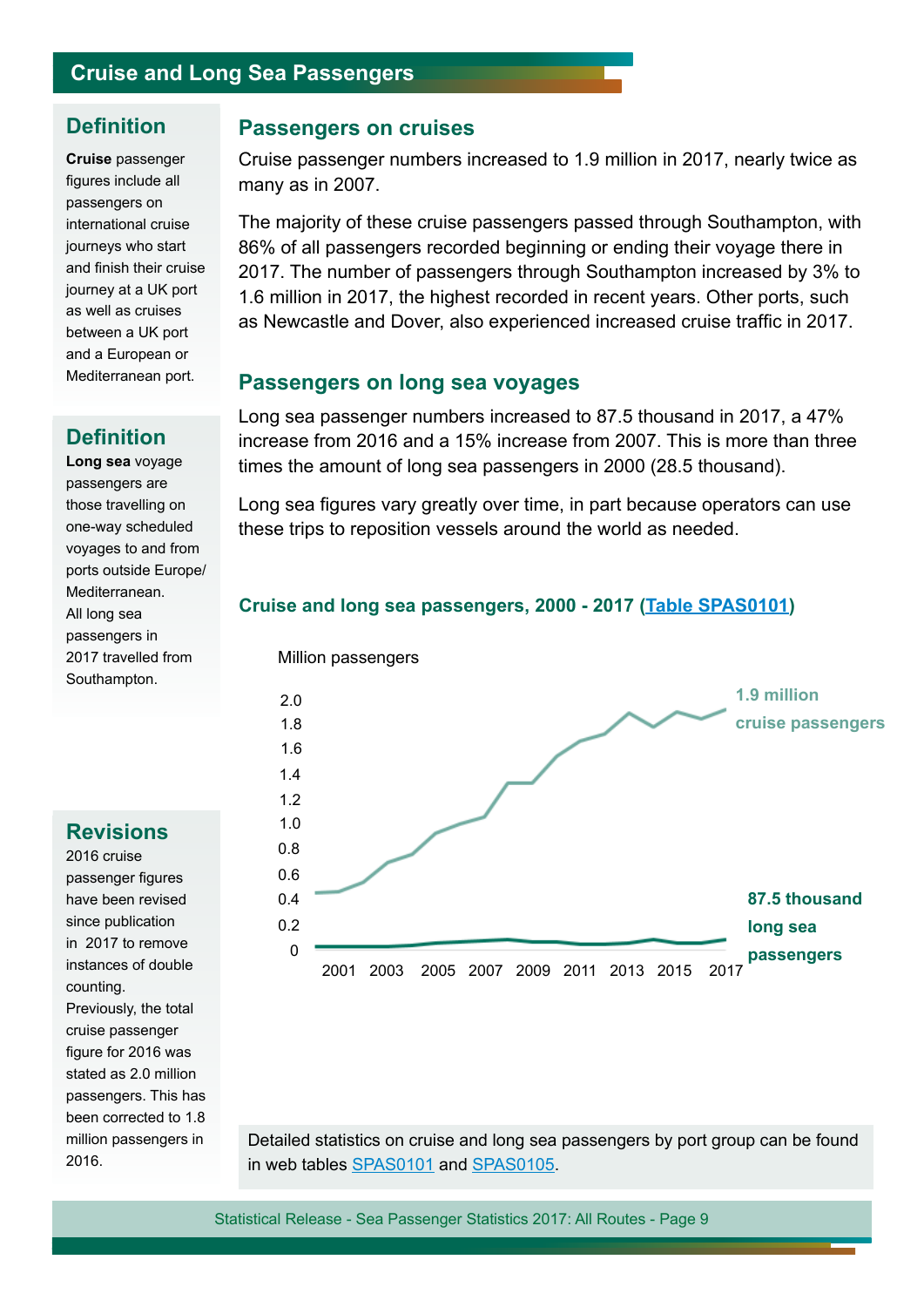#### **Sea Passengers on Domestic Routes**

#### **Summary**

The total number of sea passengers on domestic routes comprises of passengers on domestic sea crossings, inter-island domestic routes and river ferries.

The total number of sea passengers on domestic routes in 2017 saw an increase of 4% (from 42.4 million to 44.0 million). This increase is partly due to a 7% increase in passengers on river ferries to 21.5 million.

The largest components of domestic sea passenger numbers in 2017 were river ferry journeys (49%) and inter-island (43%).



#### **Domestic sea passenger routes in 2017**

#### **Passengers on inter-island domestic routes**

Passenger numbers on inter-island domestic routes broadly remained similar compared to 2016 (18.9 to 19.0 million).

Scottish inter-island routes increased by 4% to 8.6 million, a continued increase since 2015. See the Transport Scotland [Water Transport](https://www.transport.gov.scot/publication/scottish-transport-statistics-no-36-2017-edition/chapter-9-water-transport/) statistics for further information (including figures for individual routes).

Passenger numbers between Hampshire and the Isle of Wight broadly remained similar (8.8 million). Other inter-island routes fell by 9% to 1.7 million in 2017, partly due to the Cowes to East Cowes service being out of operation for a number of periods in 2017.

#### **Definitions**

**Inter-island:**

Covers routes between the mainland and UK islands, such as Isle of Skye and the Isle of Wight. It also covers internal ferry routes on lochs such as Strangford to Portaferry in Northern Ireland.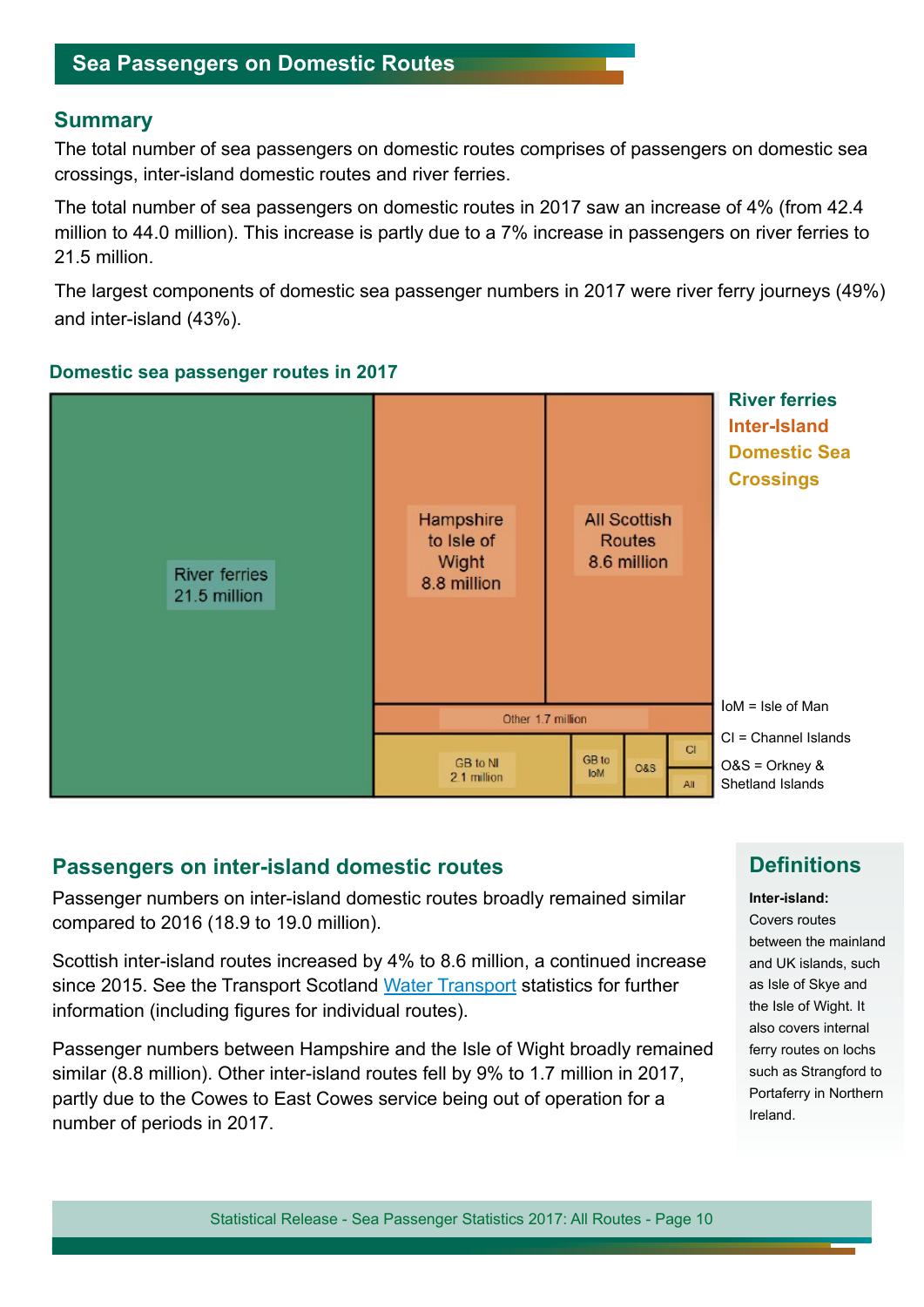#### **Passengers on river ferries**

Passenger numbers on river ferries increased by 7% to 21.5 million. In the last decade passenger numbers have increased by 18% with the biggest increase being between 2016 and 2017. There have been some fluctuations in passenger numbers for river ferries due to changes and improvements in operator reporting methods. In 2013 the passenger numbers rose by 5%, and in 2017 passenger numbers rose by 7%, including as a result of improved reporting methods.

### **Definition**

#### **River ferries**:

Figures for river ferries are collected annually from the operators. Routes are generally included in this statistical release when the passenger km figure is greater than 500 passenger kms. Most of the river ferry passengers are on journeys made along the River Thames. See the [Technical](https://assets.publishing.service.gov.uk/government/uploads/system/uploads/attachment_data/file/729971/sea-passenger-statistics-technical-note.pdf)  [Note](https://assets.publishing.service.gov.uk/government/uploads/system/uploads/attachment_data/file/729971/sea-passenger-statistics-technical-note.pdf) for a breakdown of the

## **Domestic sea crossings Domestic sea crossings**

In 2017 traffic between the UK mainland and Northern Ireland increased 1% to 2.1 million passengers. Cairnryan-Belfast remained the most popular route with 1.2 million passengers, which broadly remained the same since 2016. The Cairnryan to Larne route saw an increase of 17% compared to 2015 and a 3% increase compared to 2016. One of the factors that could have contributed to the increase in the Cairnryan-Larne route is the closure of the Troon-Larne route in 2016.

Total traffic between the UK mainland and the Isle of Man increased by 3% to 0.6 million.

Overall the number of journeys between the UK mainland and the Channel Islands broadly remained similar (0.3 million), with Poole routes increasing in passenger numbers to 0.2 million (an increase of 1% compared to last year). The number of passengers at Portsmouth travelling on routes to the Channel Islands decreased by 8% compared to the previous year, to 0.5 million passengers. There were no Channel Island passengers at Weymouth in 2017, following Condor Ferries' switch of operations to Poole in March 2015.

Detailed statistics on Domestic Sea Passengers can be found in web tables SPAS0201 (annual) and SPAS0202 (quarterly).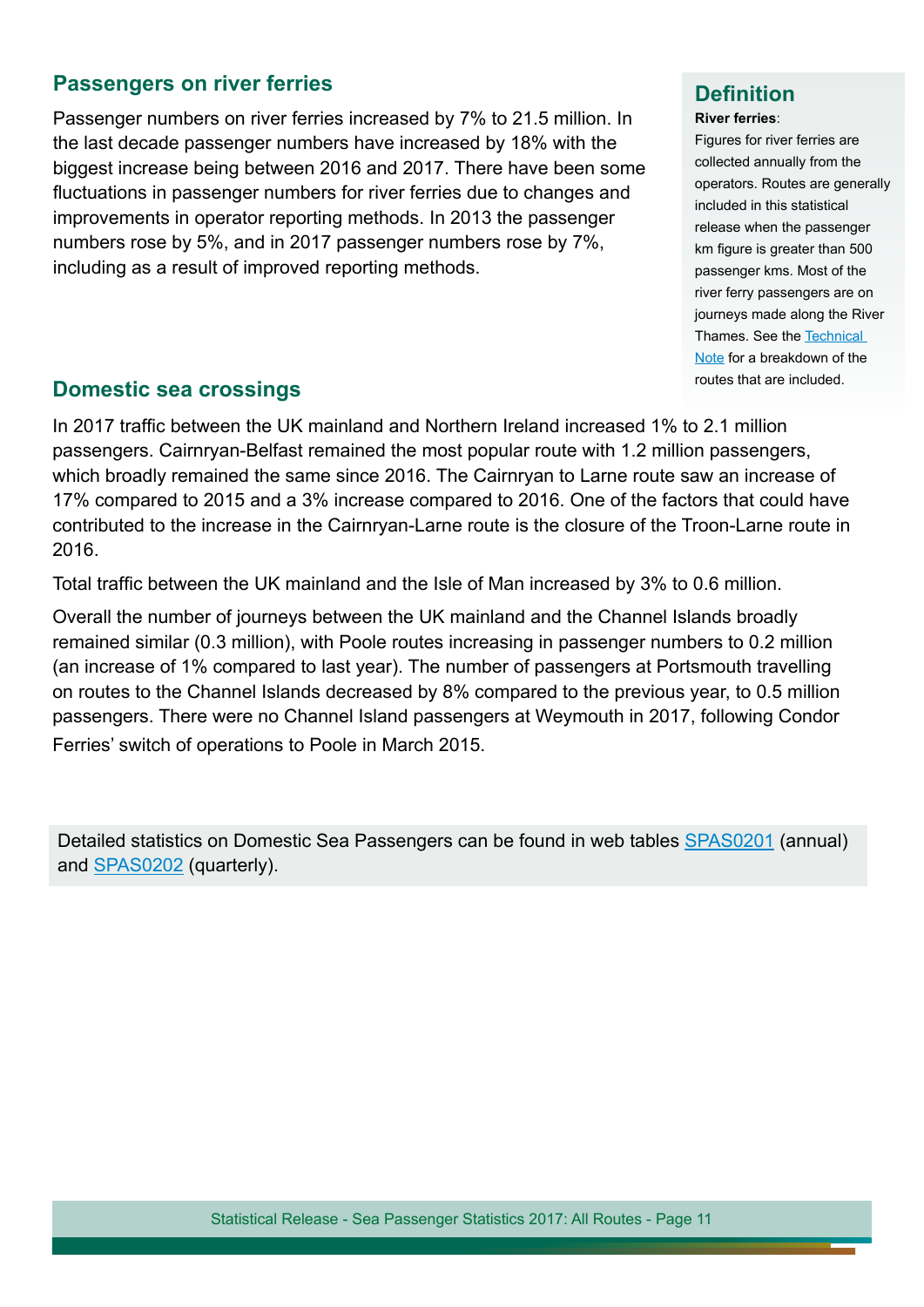### **Strengths and Weaknesses of the Data**

- ► **International short-sea passengers.** Data is collected from ferry operators, and is validated and published in aggregate on a monthly basis. At the end of the reference year the annual data is then validated for a final time for this publication. The proportional allocation of passengers between some routes is occasionally estimated.
- ► International figures include passengers on routes beginning or ending in Great Britain or Northern Ireland. Routes with foreign countries beginning or ending in the Channel Islands or the Isle of Man are not included. Some passengers travel between Great Britain and St Malo in France by going to the Channel Islands on one vessel and then transferring to another. Prior to 2016, where these passengers could be distinguished from other traffic they were subtracted from the domestic route with the Channel Islands and added to the direct international route between Great Britain and France. From 2016 onward these passenger numbers are attributed to the domestic route with the Channel Islands rather than the direct international route. The main routes affected are Poole-St Malo and Weymouth-St Malo. In recent years these routes accounted for less than 0.1 per cent of the total international short sea traffic.
- ► The **cruise and long sea** data are also supplied by operators, typically on an annual basis, and are regularly reviewed. A small amount of data is imputed where operators do not provide returns. The data are considered to be fit for purpose - comparisons with industry figures show similar trends although the annual totals can differ.
- ► 2016 cruise passenger figures have been revised to reflect additional information provided by operators during 2018, which led to the identification of a number of duplicate returns in the originally published figures.
- ► Data for **domestic sea crossings and inter-island routes** are collected regularly from operators. Data for crossings to Orkney and Shetland and Scottish inter-island routes, are supplied by the Scottish Government. These data sets are checked in detail by Department for Transport statisticians and considered to be very robust.
- ► Passenger numbers on 'GB to Orkney & Shetland' (2013 to 2016) and 'all Scottish routes' (2015 to 2016) have been revised due to improvements in data processing, though the overall impact of these changes on the total passenger numbers is minimal.
- ► As a result of one of the Cowes to East Cowes services being out of operation for a number of periods in 2017, the passenger numbers for the other inter-island routes are low compared to previous year. We have also estimated the number of passengers travelling in vehicles for this route. This estimation takes into account the periods the service was unavailable.
- ► Passenger numbers on **river ferries** are collected from operators and cover major routes, which are reviewed periodically. Although there have been occasional changes in operator reporting methods the data are considered to be fit for purpose.
- ► 2017 saw an increase of 7% in the number of river cruise passengers. This increase should be treated with caution, as a methodological change in the way in which one of the larger operators collected the data for 2017 is likely to explain part of the increase.